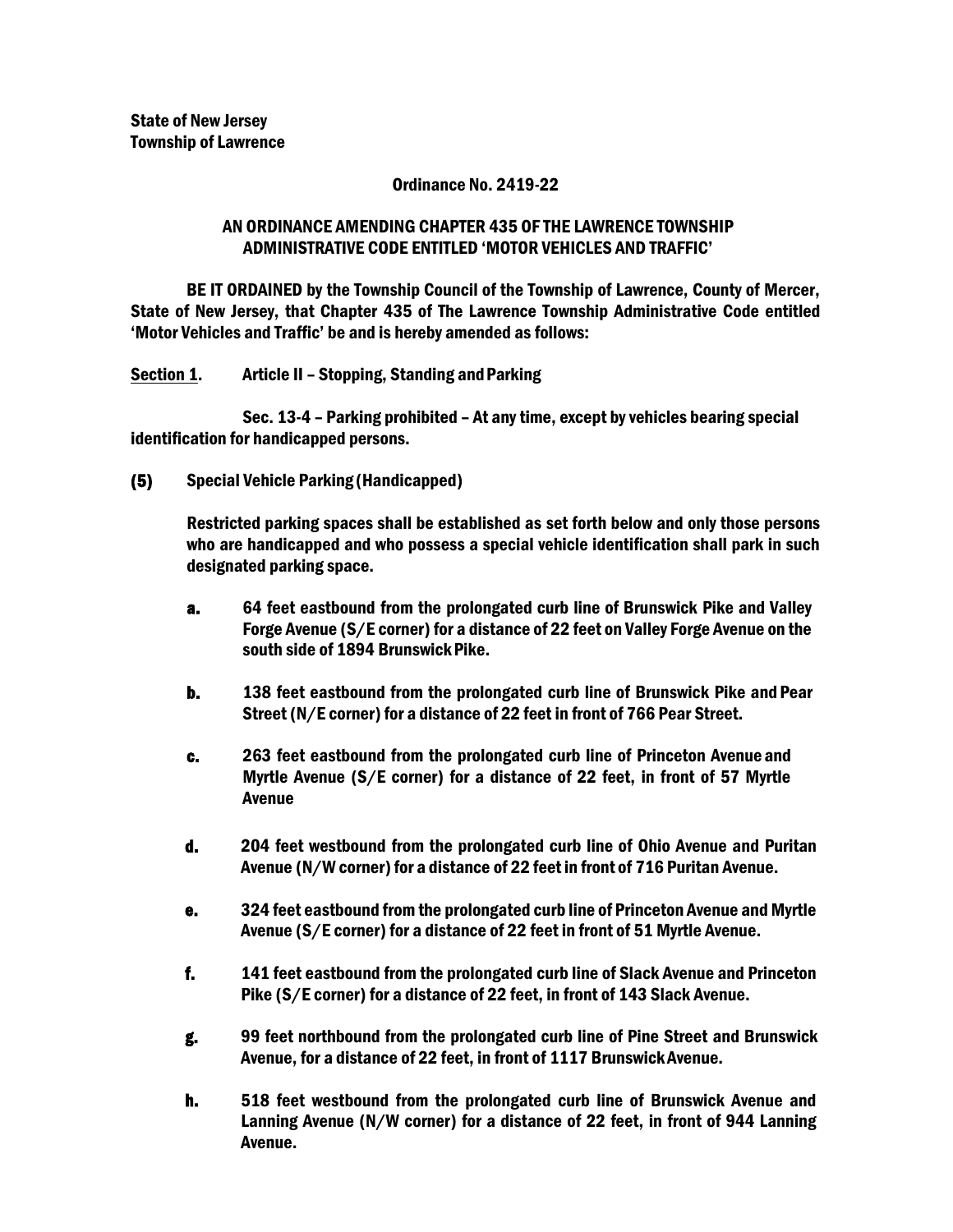- i. 70 feet westbound from the prolonged curb line of Brunswick Avenue and Lanning Avenue (S/E corner) for a distance of 22 feet on the side of 1279 Brunswick Avenue.
- j. 56 feet southbound from the prolongated curb line of Greenfield Avenue and Rubert Street (S/W corner) for a distance of 22 feet on the side of 49 Greenfield Avenue.
- k. 268 feet eastbound from the prolongated curb line of Princeton Avenue and Lanning Avenue (S/E corner) for a distance of 22 feet in front of 961 Lanning Avenue.
- l. 191 feet eastbound from the prolongated curb line of Brunswick Pike and Puritan Ave (N/E corner) for a distance of 22 feet in front of 758 Puritan Avenue.
- m. 188 feet eastbound from the prolongated curb line of Brunswick Pike and Puritan (S/E corner) for a distance of 22 feet in front of 759 Puritan Avenue.
- n. 219 feet eastbound from the prolongated curb line of Princeton Avenue and Lanning Avenue (N/E corner) for a distance of 22 feet in front of 968 Lanning Avenue.
- o. 113 feet southbound from the prolongated curb line of Pear Street and Michigan Avenue (N/E corner) for a distance of 22 feet in front of 133 Michigan Avenue.
- p. 198 feet eastbound from the prolongated curb line of Princeton Avenue and Vermont Street (N/E corner) for a distance of 22 feet in front of 68 Vermont Street.
- q. 432 feet westbound from the prolongated curb line of Brunswick Avenue and Myrtle Avenue (S/E corner) for a distance of 22 feet in front of 37 Myrtle Avenue.
- Section 2. This ordinance supercedes all previous ordinances that relate to the designation of handicapped parking on streets and roadways within the Township of Lawrence.

# Section 3. Severability.

If any provisions of this ordinance shall be adjudged invalid, such adjudication shall not affect the validity of the remaining provisions, which shall be deemed severable therefrom.